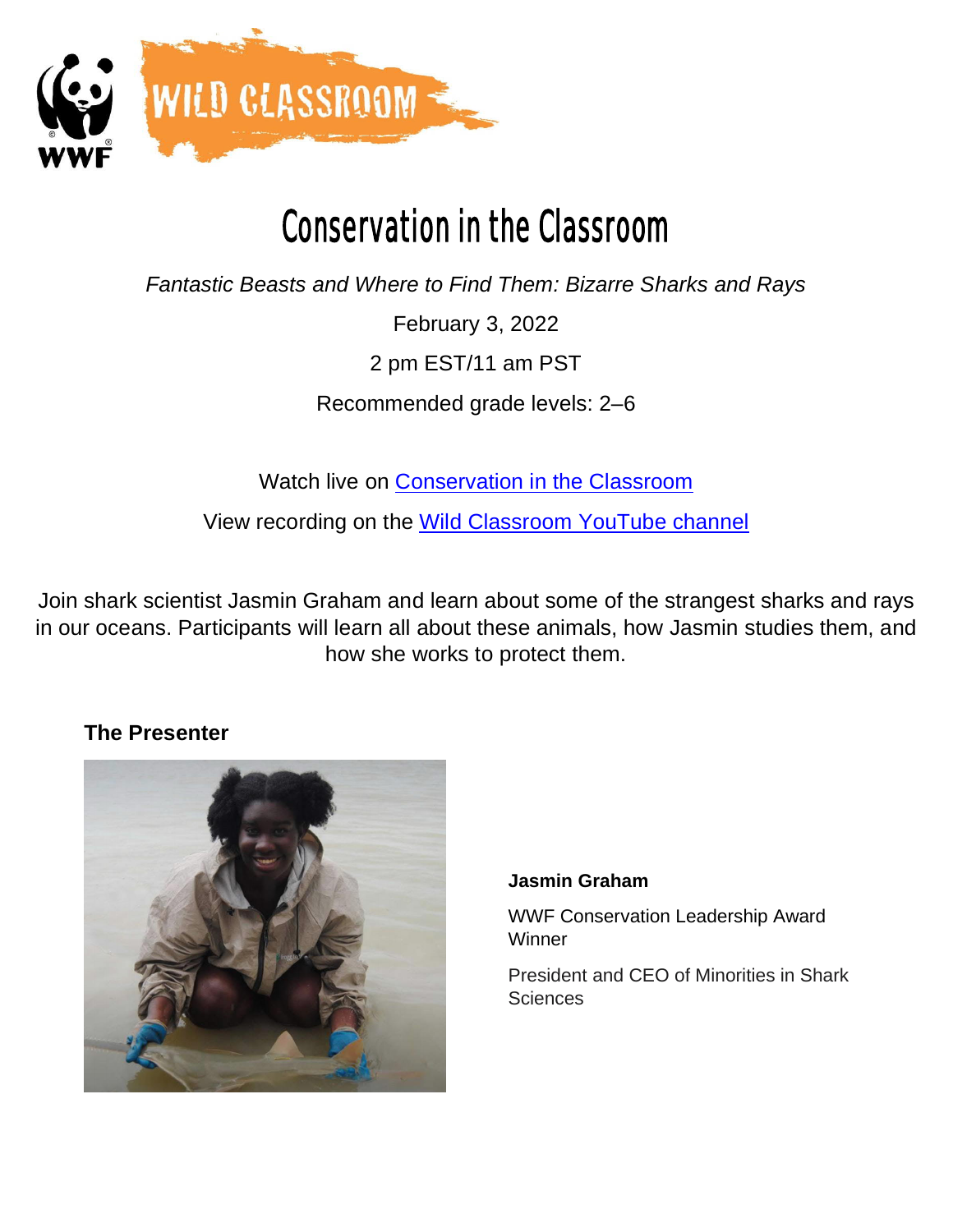## *BELL-RINGERS*

Help prepare your learners by introducing the topic with these warm-up questions.

#### *Identify*

Can you identify the creatures below based on their unique characteristics? Write the correct animal's name underneath its photo: **WHALE SHARK**, **HAMMERHEAD SHARK**, and **SAWFISH**.



#### *Reflect*

Sharks have been on this planet for over 400 million years, even outliving the dinosaurs. Why do you think they've been able to survive this long and overcome past extinction periods?

\_\_\_\_\_\_\_\_\_\_\_\_\_\_\_\_\_\_\_\_\_\_\_\_\_\_\_\_\_\_\_\_\_\_\_\_\_\_\_\_\_\_\_\_\_\_\_\_\_\_\_\_\_\_\_\_\_\_\_\_\_\_\_\_\_\_\_\_\_\_\_\_\_\_\_\_\_\_\_\_\_\_\_\_\_\_\_\_\_\_\_\_\_\_

\_\_\_\_\_\_\_\_\_\_\_\_\_\_\_\_\_\_\_\_\_\_\_\_\_\_\_\_\_\_\_\_\_\_\_\_\_\_\_\_\_\_\_\_\_\_\_\_\_\_\_\_\_\_\_\_\_\_\_\_\_\_\_\_\_\_\_\_\_\_\_\_\_\_\_\_\_\_\_\_\_\_\_\_\_\_\_\_\_\_\_\_\_\_

#### *Define*

Sharks play an important role in marine ecosystems because, as top predators, they keep populations of other animals in balance. Sharks are also considered an **indicator species**, which helps scientists learn more about their environment. What is an indicator species? Create a definition below:

\_\_\_\_\_\_\_\_\_\_\_\_\_\_\_\_\_\_\_\_\_\_\_\_\_\_\_\_\_\_\_\_\_\_\_\_\_\_\_\_\_\_\_\_\_\_\_\_\_\_\_\_\_\_\_\_\_\_\_\_\_\_\_\_\_\_\_\_\_\_\_\_\_\_\_\_\_\_\_\_\_\_\_\_\_\_\_\_\_\_\_\_\_

\_\_\_\_\_\_\_\_\_\_\_\_\_\_\_\_\_\_\_\_\_\_\_\_\_\_\_\_\_\_\_\_\_\_\_\_\_\_\_\_\_\_\_\_\_\_\_\_\_\_\_\_\_\_\_\_\_\_\_\_\_\_\_\_\_\_\_\_\_\_\_\_\_\_\_\_\_\_\_\_\_\_\_\_\_\_\_\_\_\_\_\_\_

#### *Explain*

To be able to fish, you are required to have a license, and there are rules in place that limit the number and type of fish and other animals you may catch. Why do you think it's important to have these rules and restrictions?



\_\_\_\_\_\_\_\_\_\_\_\_\_\_\_\_\_\_\_\_\_\_\_\_\_\_\_\_\_\_\_\_\_\_\_\_\_\_\_\_\_\_\_\_\_\_\_\_\_\_\_\_\_\_\_\_\_\_\_\_\_\_\_\_\_\_\_\_\_\_\_\_\_\_\_\_\_\_\_\_\_\_\_\_\_\_\_\_\_\_\_\_\_\_

\_\_\_\_\_\_\_\_\_\_\_\_\_\_\_\_\_\_\_\_\_\_\_\_\_\_\_\_\_\_\_\_\_\_\_\_\_\_\_\_\_\_\_\_\_\_\_\_\_\_\_\_\_\_\_\_\_\_\_\_\_\_\_\_\_\_\_\_\_\_\_\_\_\_\_\_\_\_\_\_\_\_\_\_\_\_\_\_\_\_\_\_\_\_

\_\_\_\_\_\_\_\_\_\_\_\_\_\_\_\_\_\_\_\_\_\_\_\_\_\_\_\_\_\_\_\_\_\_\_\_\_\_\_\_\_\_\_\_\_\_\_\_\_\_\_\_\_\_\_\_\_\_\_\_\_\_\_\_\_\_\_\_\_\_\_\_\_\_\_\_\_\_\_\_\_\_\_\_\_\_\_\_\_\_\_\_\_\_

Planning to watch the event live? Write your question(s) for the presenter here: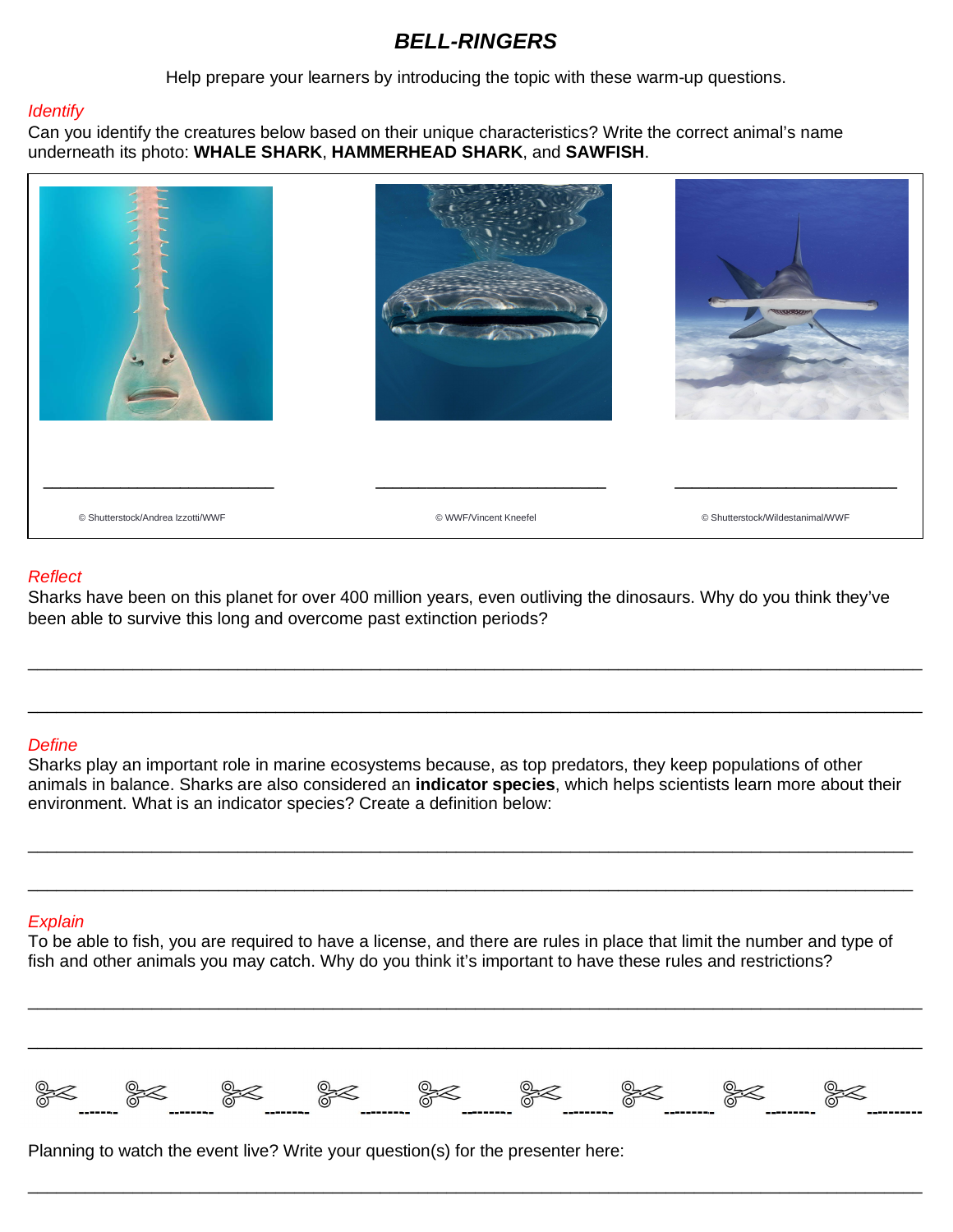# *INFORMATIONAL RESOURCES*

Use these web articles and videos to provide background information to your learners on sharks, rays, and their marine habitats.

- · Web page: [WWF Oceans initiative](https://www.worldwildlife.org/initiatives/oceans)
- Web page: [Ocean habitats](https://www.worldwildlife.org/habitats/ocean-habitat)
- Web page: [Shark Facts vs. Shark Myths](https://www.worldwildlife.org/stories/shark-facts-vs-shark-myths)
- Web page: [Five ways sharks and rays help the world](https://www.worldwildlife.org/stories/five-ways-sharks-and-rays-help-the-world)
- · Web page: [Overfishing puts more than one-third of all sharks, rays, and chimaeras at](https://www.worldwildlife.org/stories/overfishing-puts-more-than-one-third-of-all-sharks-rays-and-chimaeras-at-risk-of-extinction) [the risk of extinction](https://www.worldwildlife.org/stories/overfishing-puts-more-than-one-third-of-all-sharks-rays-and-chimaeras-at-risk-of-extinction)
- · Web page: [Shark](https://www.worldwildlife.org/species/shark)
- · Web page: [Bycatch](https://www.worldwildlife.org/threats/bycatch)
- · Web page: [Overfishing](https://www.worldwildlife.org/threats/overfishing)
- Video: [Top Facts About Sharks](https://youtu.be/XPzgaa8_Uuc)
- Video: [Do We Need Sharks?](https://youtu.be/nic4JKD88Kg)
- Video: [10 Amazing Shark Species](https://youtu.be/c1lIwtDXYjw)

# *HOW TO HELP*

- Web page: **[7 ways you can help save the ocean](https://www.worldwildlife.org/stories/7-ways-you-can-help-save-the-ocean)**
- Web article: [The problem with plastic in nature and what you can do to help](https://www.worldwildlife.org/stories/the-problem-with-plastic-in-nature-and-what-you-can-do-to-help)
- Web article: [Green Tips](https://www.worldwildlife.org/pages/green-tips)



© Shutterstock/Shaun Wilkinson/WWF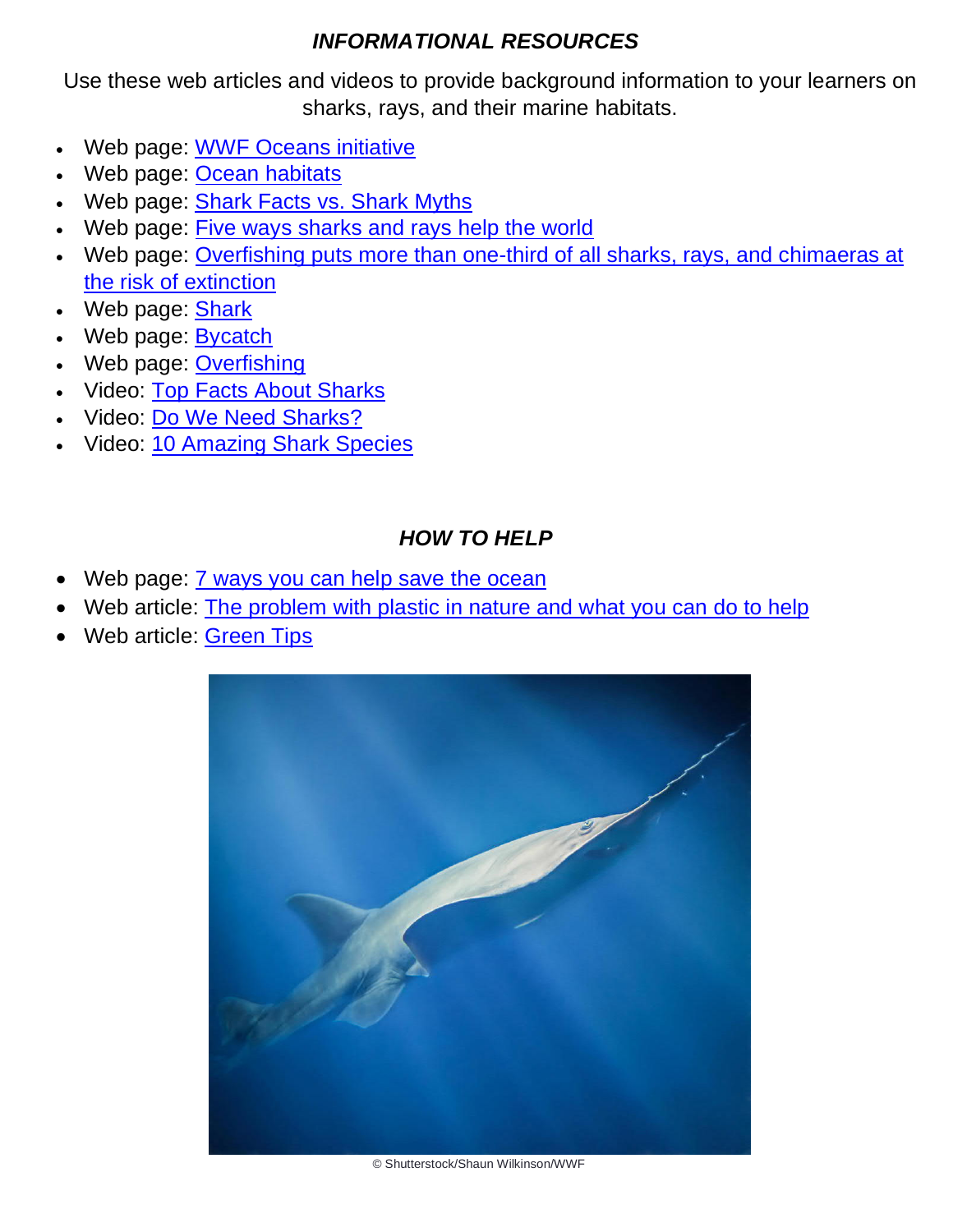# *ACTIVITIES*

Check out these lesson plans to supplement the content from the event.

## [Ocean conservation activities in sea turtle toolkit](https://www.worldwildlife.org/teaching-resources/toolkits/teaching-tools-about-sea-turtles-and-oceans)

Use lessons from the sea turtle toolkit such as "Be Careful What You Fish For" and "A Need for the Seas" to educate your learners on the importance of protecting oceans and marine species.

Grades 3–5



© Vincent Kneefel/WWF



# [WWF Together App: Shark](https://www.worldwildlife.org/pages/the-world-s-most-amazing-animals-are-now-on-your-iphone)

Use your smartphone or tablet to download the WWF Together app and check out the shark feature. Engage with an interactive visual tool to learn all about sharks and create a shark origami craft.

All ages

# [Our Coastal Seas discussion guide](https://www.worldwildlife.org/teaching-resources/toolkits/our-planet-educator-guides)

The *Our Coastal Seas* episode of the Netflix series *Our Planet* uncovers the importance of shallow seas and why they are in decline*.* Use this discussion guide to further the conversation on topics including ecosystem interdependence and human impact.

Grades 5–12



© Shutterstock/Narchuk/WWF-Sweden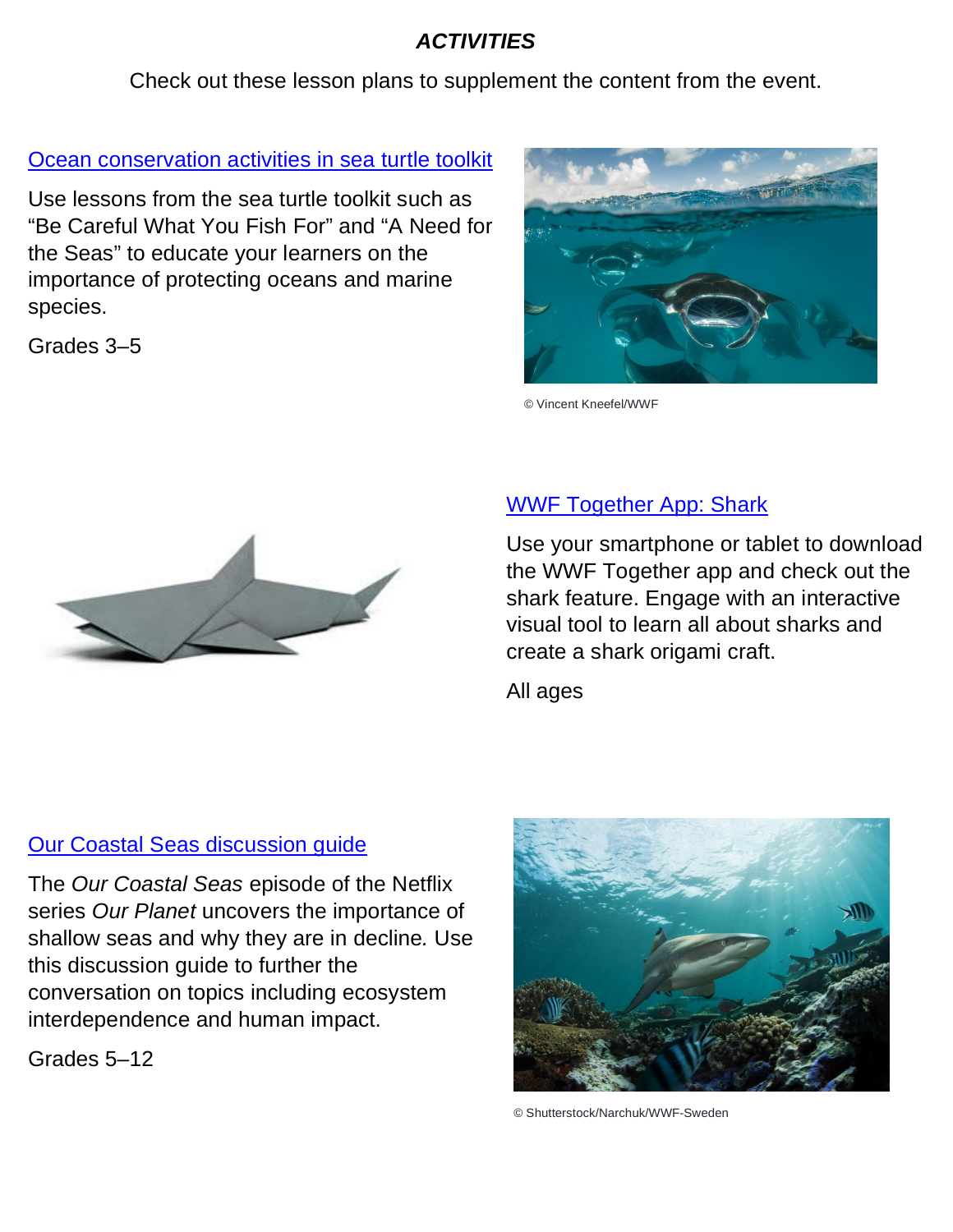## *ASSESSMENTS*

Conclude your lesson on sharks and rays with these resources and fun assessment tools.

[Kahoot! Oceans collection](https://create.kahoot.it/course/deacb706-0434-4517-9b83-fa00b5593ac8)

- · All About Sharks and Rays
- · Threats to Oceans
- · Importance of Oceans

# *Fantastic Beasts and Where to Find Them: Bizarre Sharks and Rays* **worksheet**

Use the worksheet on the following page as an assignment or a quiz following the viewing of the Conservation in the Classroom event.

Answer key (for questions on the next page):

- 1) a & c
- 2) ray
- 3) true
- 4) b
- 5) bycatch
- 6) false
- 7) d
- 8) c



© Antonio Busiello/WWF-US